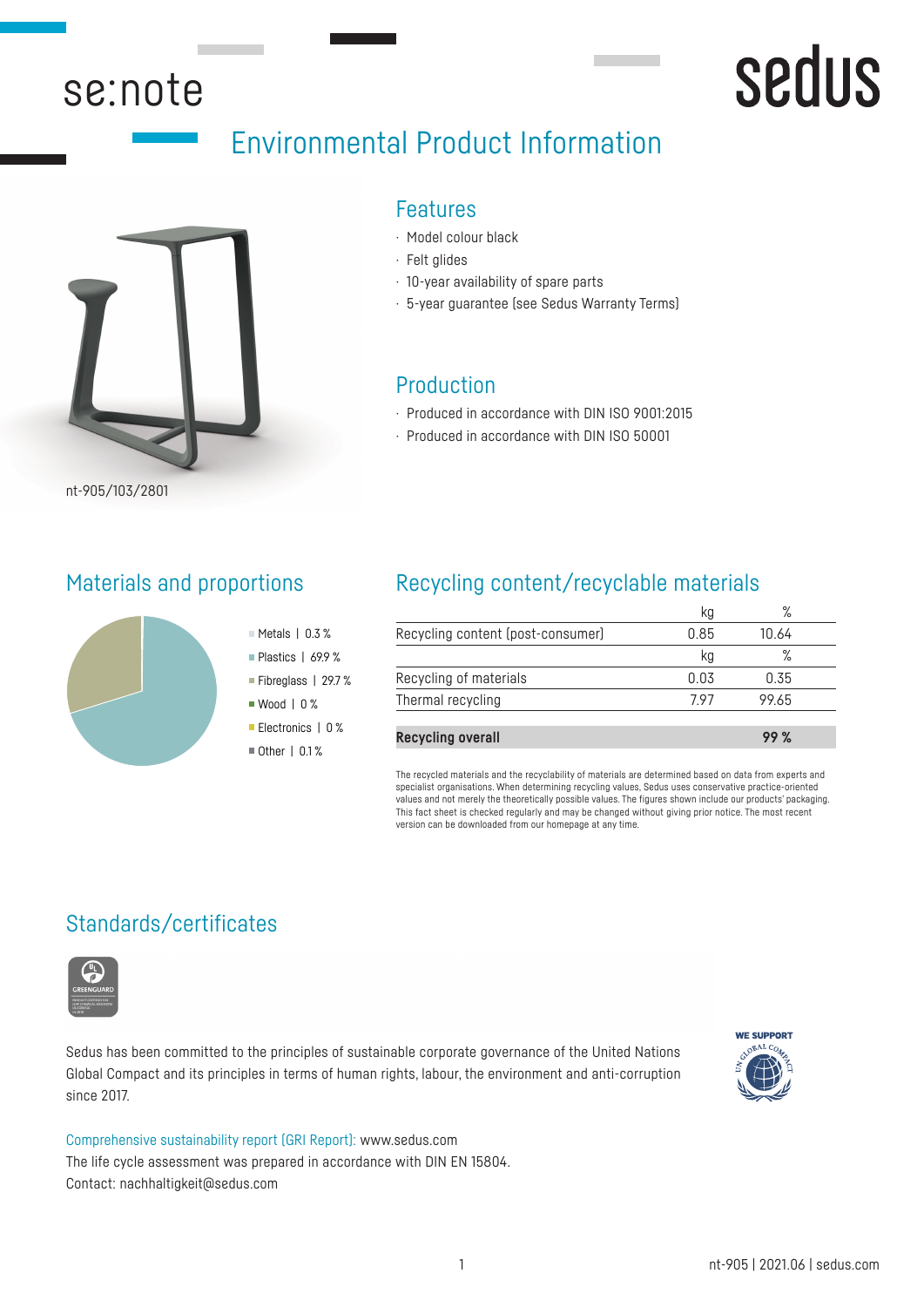## se:note Environmental Product Information

# sedus



## **Statement**

We develop products which bring together first-class quality, design, ergonomics, durability as well as ecological and economic standards in a balanced and unmistakable way – perfectly in line with our customers' needs. To this end, we set high standards for each life phase of the product.

We purchase around two thirds of the steel, aluminium and wood which we require to produce our products in Germany and almost all the rest from Europe, this helps us to avoid long delivery routes whilst, at the same time, boosting the local economy. We use materials which have been tested and assessed with respect to potentially adverse effects on human health and the environment.

## REACH Regulation

This product contains no substances as per the candidate list of the REACH Regulation, Annex XIV, above the limit value of 0.1 % mass percent.

## Electrical appliance law

WEEE Reg No. DE 15163456 Electrical components were registered by Sedus or our suppliers as per the Electrical appliance law.

## **Materials**

Composition of the materials used for the model: nt-905/103/2801 Reference quantity: 1 unit

### Metals

|        |      | $\mathsf{o}$ |  |
|--------|------|--------------|--|
| Steel  | 0.03 | .34          |  |
|        |      |              |  |
| ______ |      |              |  |

0.3 %

## Plastics

|                    |       | 70    |
|--------------------|-------|-------|
| Polypropylene (PP) | 5.55  | 69.39 |
| Various plastics   | <በ 1በ | 0.46  |

69.9 %

## Other materials

|                   | κg     | $\mathsf{o}$<br>/о |  |
|-------------------|--------|--------------------|--|
| Fibreglass        | 2.38   | 29.73              |  |
| Wood              | 0.00   | 0.00               |  |
| Electronics       | 0.00   | 0.00               |  |
| Various materials | < 0.10 | 0.10               |  |

29.8 %

**Total weight (without packaging) 8.00 kg**

Disclaimer: The material list given may not include all the materials used in this product (e.g. adhesives, coatings, residues etc.).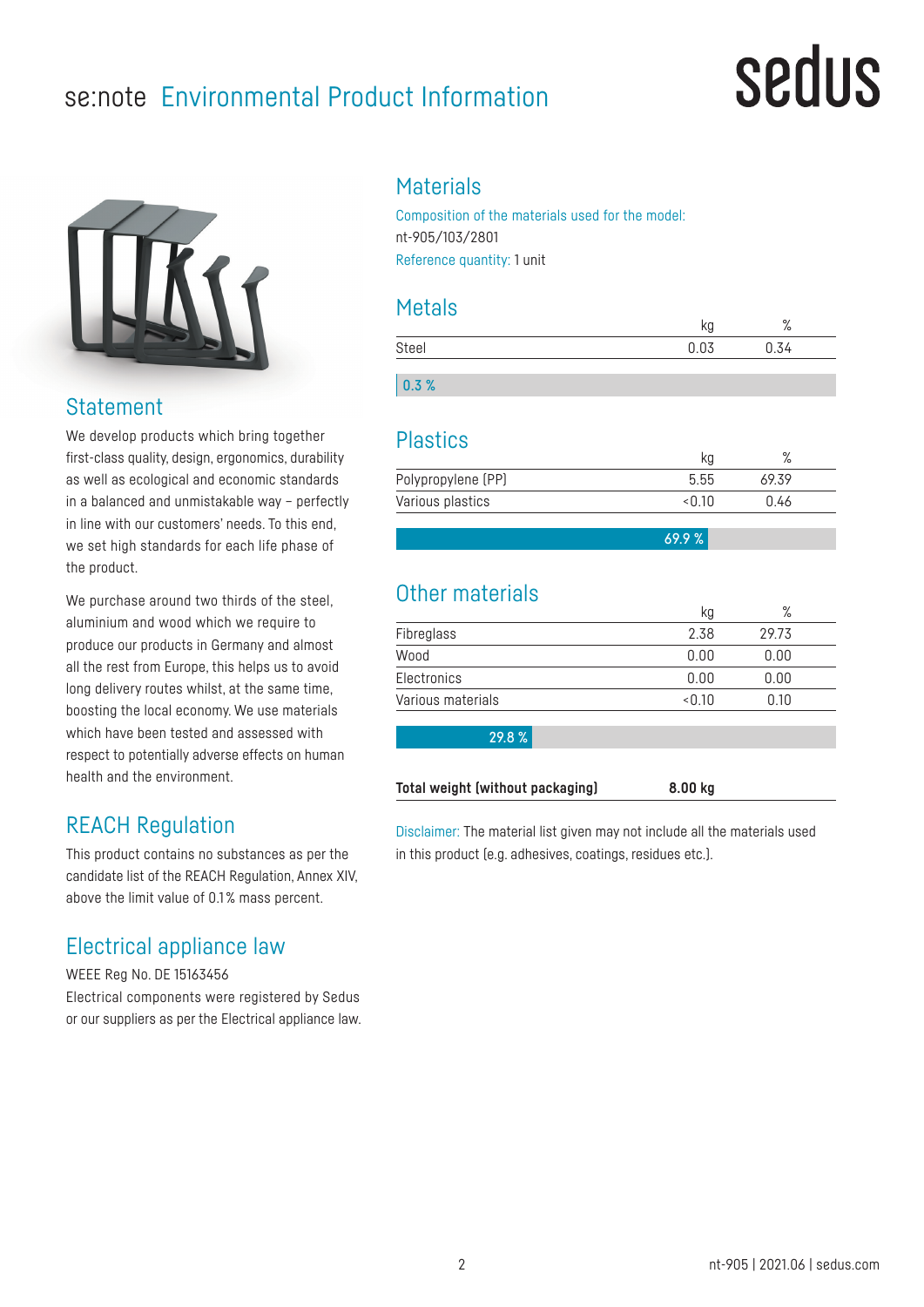## se:note Environmental Product Information

# sedus

## Material cycle



## Global warming potential within the product life cycle



## Procurement and transport

It is always in Sedus' interest to purchase resources and production means from nearby partners whenever this is economically viable. Communication is easier, there are no customs duties or currency risks and shorter shipping routes are less harmful for the environment. That's why, our most important supplier country is Germany followed by other European states. The percentage of deliveries from non-European countries was less than 3% in 2018. The proximity of the suppliers results in short shipping routes.

## Production

Sedus is characterised by its impressive vertical range of manufacture. Key, environmentally relevant processes thus take place in our production facilities which are subject to regular certification.

## Waste management and recycling

Sedus works exclusively with certified specialist disposal firms which it audits at regular intervals. It has worked closely with a complete disposer since 2013. We recycle paper, cardboard, plastic, glass, wood and metal at all sites. To avoid waste, the rejection rate during the production process is monitored and continually improved.

## Creator of the life cycle assessment

thinkstep AG, Hauptstraße 111-113, 70771 Leinfelden-Echterdingen, Germany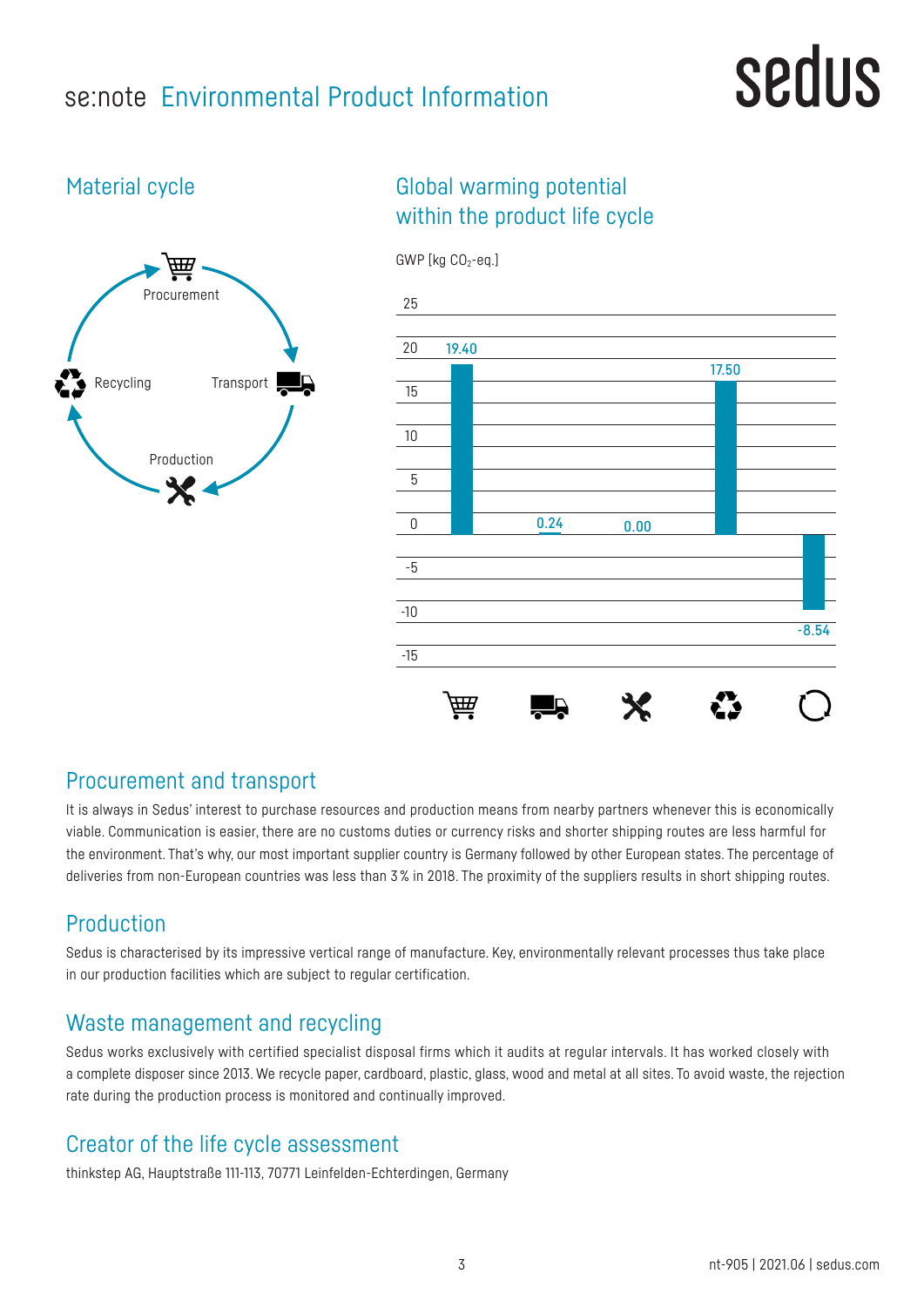## se:note Environmental Product Information

**FW** Use of net fresh water  $[m^3]$ 

# sedus

| Life cycle                                                                                                                    |                       | 演賞※          |                | Ŵ              |               |
|-------------------------------------------------------------------------------------------------------------------------------|-----------------------|--------------|----------------|----------------|---------------|
| <b>ENVIRONMENTAL IMPACTS</b>                                                                                                  | <b>Unit</b>           | $A1 - A3$    | C <sub>3</sub> | C <sub>4</sub> | D             |
| <b>GWP</b> Global warming potential                                                                                           | [kg $CO2$ -eq.]       | $1.96E + 01$ | $1.75E + 01$   | 3.24E-02       | $-8.54E+00$   |
| <b>ODP</b> Ozone depletion potential                                                                                          | [ $kg$ CFC-11-eq.]    | 1.89E-11     | 1.64E-15       | 1.78E-16       | $-1.22E-13$   |
| <b>AP</b> Acidification potential                                                                                             | [kg $SO_2$ -eq.]      | 4.59E-02     | 1.09E-03       | 2.06E-04       | $-9.78E - 03$ |
| <b>EP</b> Eutrophication potential                                                                                            | [kg $PO_4^{3-}$ -eq.] | 4.41E-03     | 2.42E-04       | 2.32E-05       | $-1.31E-03$   |
| <b>POCP</b> Photochemical ozone creation potential                                                                            | [kg ethene-eq.]       | 3.99E-03     | 1.14E-04       | 1.56E-05       | $-9.91E - 04$ |
| <b>ADPE</b> Abiotic depletion potential for non fossil resources                                                              | [kg Sb-eq.]           | 5.30E-06     | 2.02E-08       | 3.27E-09       | $-1.51E-06$   |
| <b>ADPF</b> Abiotic depletion potential for fossil resources                                                                  | [MJ]                  | $4.84E + 02$ | $1.82E + 00$   | 4.59E-01       | $-1.20E + 02$ |
| <b>RESOURCE USE</b>                                                                                                           | <b>Unit</b>           | $A1 - A3$    | C <sub>3</sub> | C <sub>4</sub> | D             |
| <b>PERE</b> Use of renewable primary energy<br>excluding renewable primary energy resources<br>used as raw materials          | [MJ]                  | $7.12E + 01$ | 5.64E-01       | 6.20E-02       | $-3.26E + 01$ |
| <b>PERM</b> Use of renewable primary energy<br>resources used as raw materials                                                | [MJ]                  | 1.60E-01     | $-1.60E-01$    | $0.00E + 00$   | $0.00E + 00$  |
| <b>PERT</b> Total use of renewable primary energy resources                                                                   | [MJ]                  | $7.14E + 01$ | 4.04E-01       | 6.20E-02       | $-3.26E + 01$ |
| <b>PENRE</b> Use of non renewable primary energy<br>excluding non renewable primary energy resources<br>used as raw materials | [MJ]                  | $2.53E + 02$ | $2.58E + 02$   | $4.74E - 01$   | $-1.48E + 02$ |
| <b>PENRM</b> Use of non renewable primary energy<br>resources used as raw materials                                           | [MJ]                  | $2.56E + 02$ | $-2.56E + 02$  | $0.00E + 00$   | $0.00E + 00$  |
| <b>PENRT</b> Total use of non renewable<br>primary energy resources                                                           | [MJ]                  | $5.09E + 02$ | $2.14E + 00$   | $4.74E - 01$   | $-1.48E + 02$ |
| <b>SM</b> Use of secondary material                                                                                           | [kg]                  | 2.15E-02     | $0.00E + 00$   | $0.00E + 00$   | $0.00E + 00$  |

| <b>OUTPUT FLOWS AND WASTE CATEGORIES</b> | Unit | $A1 - A3$    | C <sub>3</sub> | C <sub>4</sub> | D             |
|------------------------------------------|------|--------------|----------------|----------------|---------------|
| <b>HWD</b> Hazardous waste disposed      | [kg] | 4.16E-07     | 1.45E-09       | 7.22E-09       | $-5.91E - 08$ |
| <b>NHWD</b> Non hazardous waste disposed | [kg] | $6.43E - 01$ | 6.95E-02       | $2.38E + 00$   | $-6.88E - 02$ |
| <b>RWD</b> Radioactive waste disposed    | [kg] | 9.83E-03     | 1.25E-04       | 5.39E-06       | $-1.11E - 02$ |
| <b>CRU</b> Components for re-use         | [kg] | $0.00E + 00$ | $0.00E + 00$   | $0.00E + 00$   | $0.00E + 00$  |
| <b>MFR</b> Materials for recycling       | [kg] | $0.00E + 00$ | 5.46E-03       | $0.00E + 00$   | $0.00E + 00$  |
| <b>MER</b> Materials for energy recovery | [kg] | $0.00E + 00$ | $0.00E + 00$   | $0.00E + 00$   | $0.00E + 00$  |
| <b>EEE</b> Exported electrical energy    | [MJ] | $0.00E + 00$ | $3.72E + 01$   | $0.00E + 00$   | $0.00E + 00$  |
| <b>EET</b> Exported thermal energy       | [MJ] | $0.00E + 00$ | $6.62E + 01$   | $0.00E + 00$   | $0.00E + 00$  |

**RSF** Use of renewable secondary fuels [MJ] 0.00E+00 0.00E+00 0.00E+00 0.00E+00 0.00E+00 **NRSF** Use of non renewable secondary fuels [MJ] 0.00E+00 0.00E+00 0.00E+00 0.00E+00 0.00E+00

] 8.63E-02 3.78E-02 1.19E-04 -3.78E-02